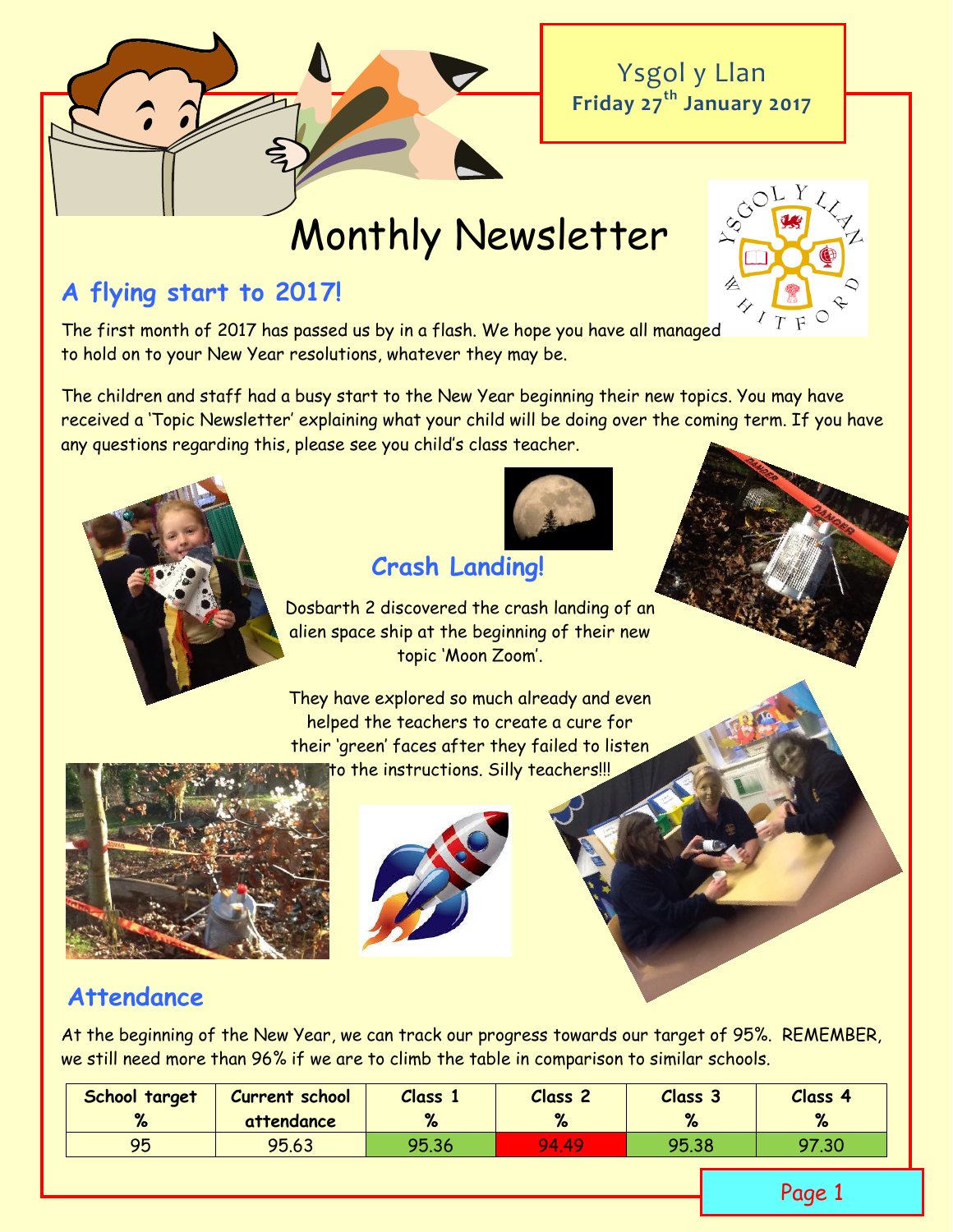# **Whitford After School Club Need Your Views!**

The ASC committee are looking to determine if the current availability of the Whitford After School Club provision is suitable for the parents and children of Ysgol y Llan. Therefore they would like you, as carers of children in Ysgol Y Llan to complete the simple survey, whether your child/ren currently use the club or not. Each person who completes the survey and adds their email address to the end of the questionnaire will be entered into a raffle for a small prize. Your email address will only be used for the raffle and deleted thereafter.

Please complete the survey by 12th February 2017. Thank you in advance, ASC Committee. <https://www.surveymonkey.co.uk/r/5HKLTJF>

## **Comic Relief**



On Friday 24<sup>th</sup> March, we will once again be doing our bit to support Comic Relief. Children may come to school dressed in red for £1 donations towards Comic Relief.

Families are invited to bake a cake at home (Red Nose theme) and enter it into a competition for £1. The winner will receive a small prize and all proceeds will go towards Comic Relief. Cakes will be returned home with the children.

This year, school will be purchasing 80 red noses. So be quick and buy your red noses from school.



### **Welsh National Tests**

Children in Years 2 – 6 will be taking the Welsh National Tests in May. Teachers will be looking at areas to work on leading up to these tests. If you want to know how you can help at home, please see your class teacher.

We have example test papers on our school website and some classes may be sending home example questions this term. In the meantime, any additional work at home on times tables, measure, time & money – some of the maths skills that could done at home or when shopping will of course help your child.

### **Playful Futures!**

Last term, children started a new initiative/project on the school playground. The project was funded by 'Awards for All' and the project leader Simon Bazely spent a number of weeks working with Year 5/6 children, Midday Supervisors and staff.

We hope that the children have enjoyed more 'creative play' during lunch times and the initial feedback that we have received is very positive.

### **World Book Day**

On Thursday 2<sup>nd</sup> March, children may dress up as their favourite book characters. World Book Activities will take place in classes during the day.

### **Complaints, Concerns and Issues**

Please remember that if you have any concerns regarding your own child, please see the class teacher. If your concerns continue, you may see Mr Griffiths. Due to confidentiality, we can only discuss your child but we can reassure you about what is actually happening in school rather than 'hear say'! Thank you!